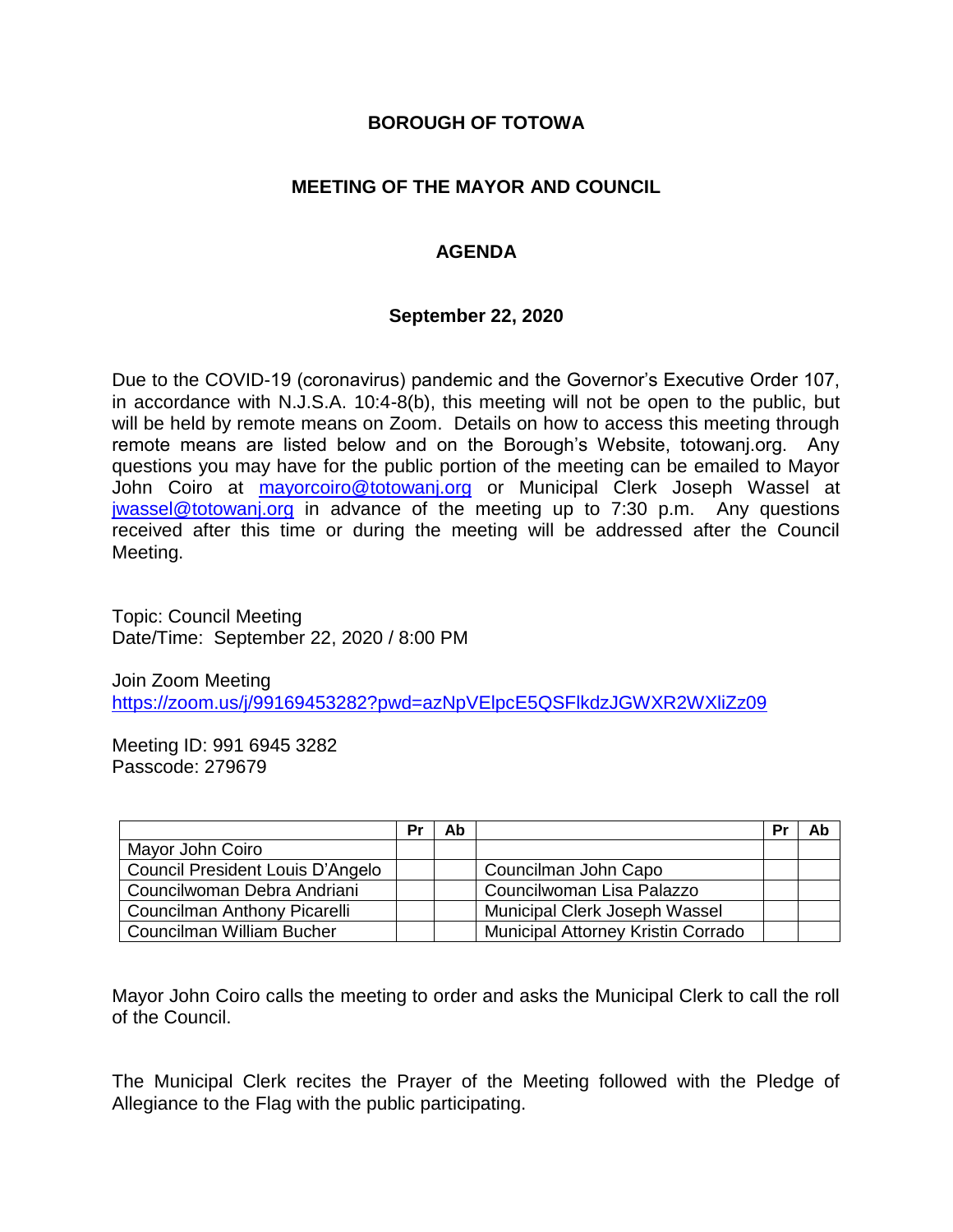The Statement of the Meeting (Open Public Meetings Act) is read by the Municipal Clerk.

Report from Members of the Council, Municipal Clerk and Municipal Attorney.

Mayor Coiro will announce if any citizens emailed any questions pertaining to the public portion of the meeting.

## **CITIZENS HEARD:**

Any questions you may have for the public portion of the meeting can be emailed to Mayor John Coiro at [mayorcoiro@totowanj.org](mailto:mayorcoiro@totowanj.org) or Municipal Clerk Joseph Wassel at [jwassel@totowanj.org](mailto:jwassel@totowanj.org) in advance of the meeting up to 7:30 p.m.

Minutes of the Mayor and Council for the meeting of September 8, 2020.

#### **COMMITTEE ON FINANCE: PICARELLI, D'ANGELO, CAPO.**

Resolution No. 2020-20 for the payment of bills.

# **COMMITTEE ON PUBLIC SAFETY: D'ANGELO, CAPO, BUCHER.**

Grade increase for Patrol Officer Jack Pohlman from Grade 4 to Grade 3.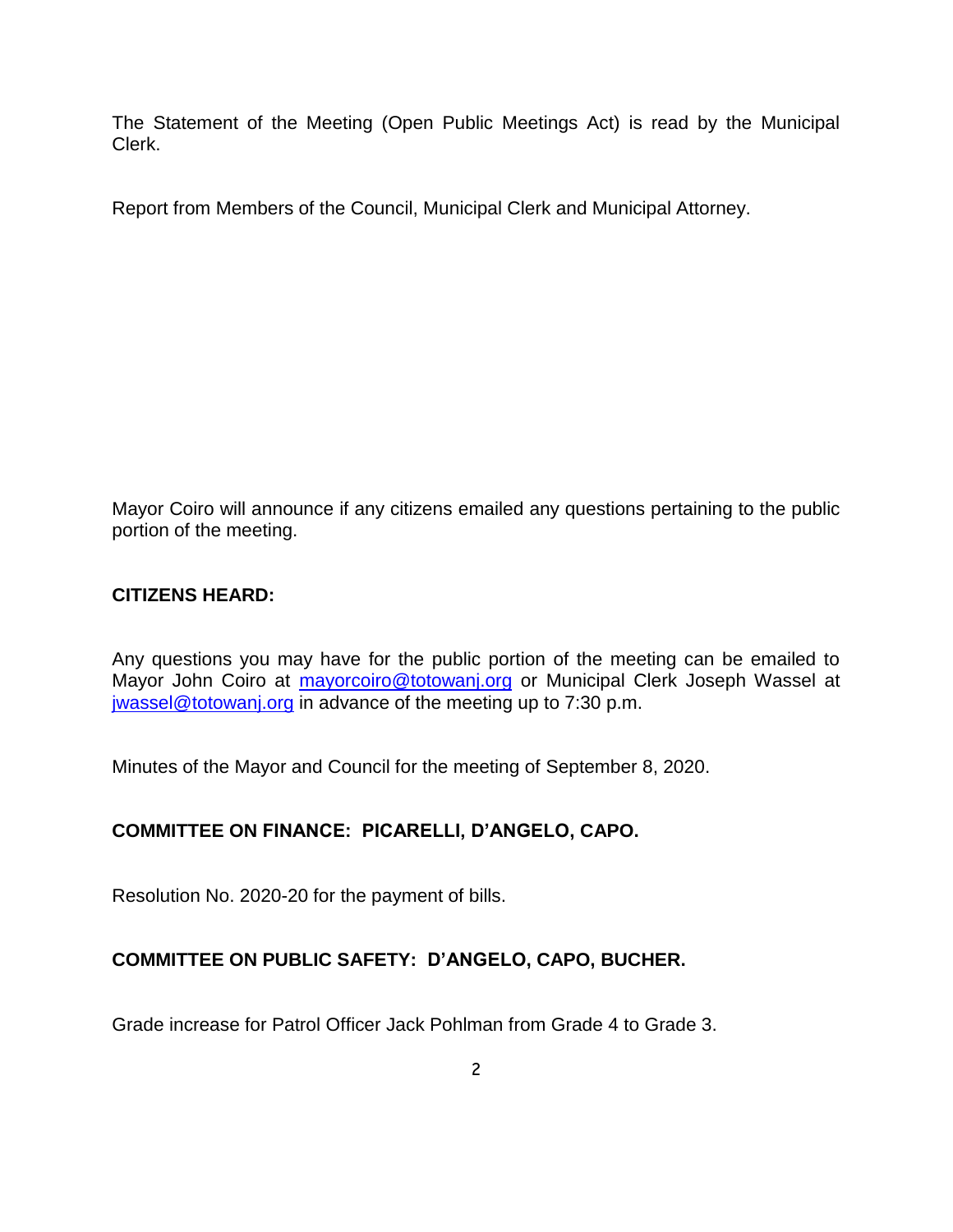Resolution Authorizing The Submission Of A Strategic Plan For The Totowa Municipal Drug Alliance Fiscal Year 2021 Grant Cycle For The Amended Period Of October 1, 2020 To June 30, 2021.

Email from resident at 127 Boyle Avenue thanking Sergeant Jamie Titus, Patrol Officers Gary Potenzone, Douglas Spinella and Matthew Cossari for their professionalism, caring and respect shown during a medical call on September 13, 2020.

## **COMMITTEE ON PUBLIC WORKS: BUCHER, PALAZZO, PICARELLI.**

Recommendation of DPW Superintendent Jim Niland for a grade increase for DPW Laborer Nicholas Romanelli from Grade 1-C to Grade 1-B.

Recommendation of DPW Superintendent Jim Niland for a grade increase for DPW Laborer Giovanni Madrid from Grade 3 to Grade 2.

Recommendation of the Committee to hire a Custodian – Department of Public Works.

# **COMMITTEE ON ENG. & PUB. PROPERTY: CAPO, ANDRIANI, D'ANGELO.**

Resolution Authorizing The Purchase And Installation Of Touchless Solutions At Various Municipal Buildings Due To The COVID-19 Pandemic.

Resolution Authorizing The Purchase And Installation Of Thermal Temperature Camera Systems At Various Municipal Buildings Due To The COVID-19 Pandemic.

Resolution authorizing the Mayor to execute the Statements of Consent—NJDEP Form WQM-003 on behalf of the Borough of Totowa for G.O.M. Real Estate Investment, LLC, 95 Shepherds Lane, Block 11, Lot 9.01.

Resolution authorizing the Mayor to execute the Statements of Consent—NJDEP Form WQM-003 on behalf of the Borough of Totowa for The Manor at Totowa, LLC, 100 Shepherds Lane, Block 12, Lot 1.02.